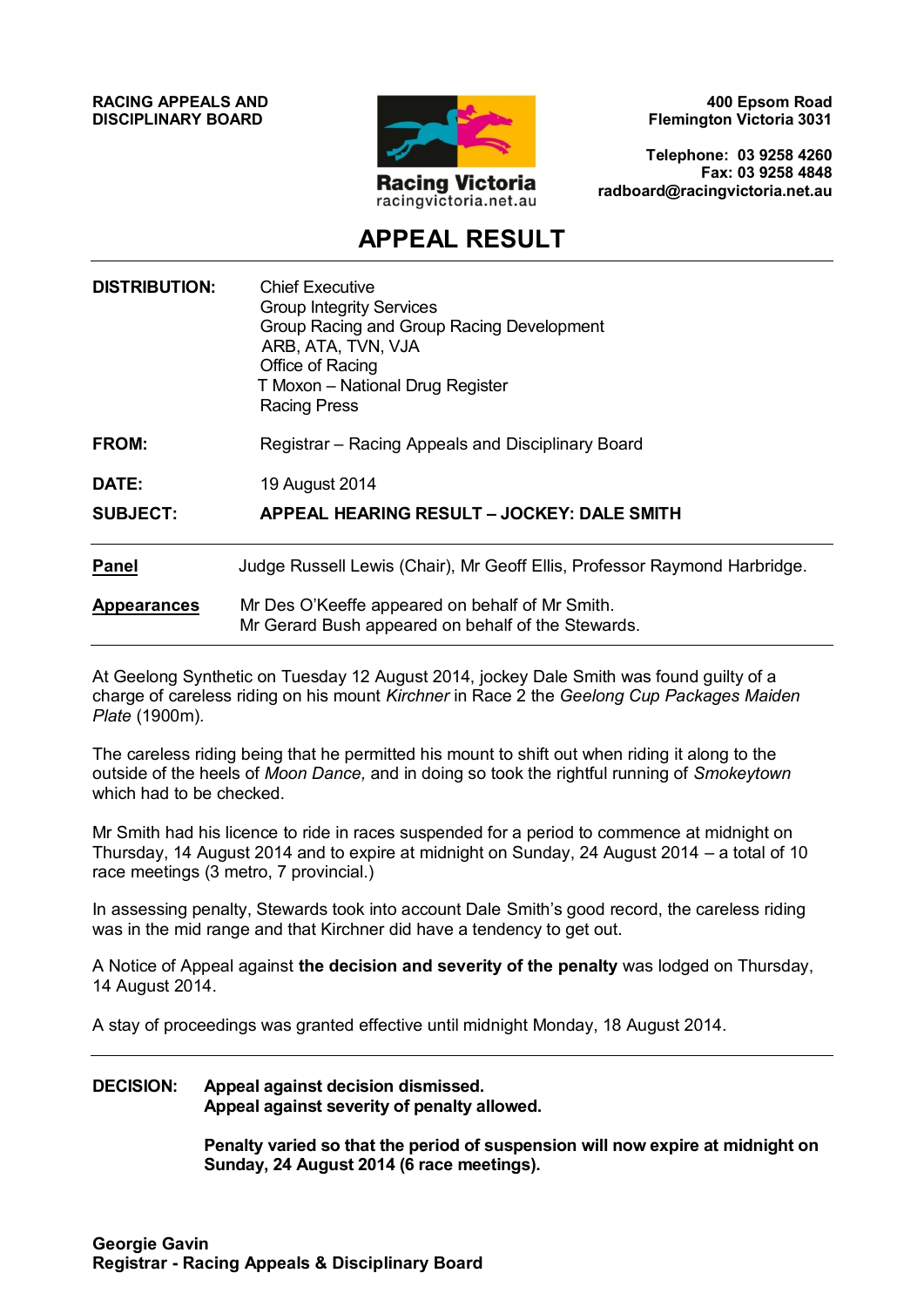# **TRANSCRIPT OF PROCEEDINGS**

#### **RACING APPEALS AND DISCIPLINARY BOARD**

 $\mathcal{L}_\text{max}$  , and the contribution of the contribution of the contribution of the contribution of the contribution of the contribution of the contribution of the contribution of the contribution of the contribution of t

### **HIS HONOUR JUDGE R.P.L. LEWIS, Chairman MR G. ELLIS PROF R. HARBRIDGE**

#### **EXTRACT OF PROCEEDINGS**

#### **DECISION**

### **IN THE MATTER OF THE GEELONG CUP PACKAGES MAIDEN PLATE OVER 1900 METRES AT GEELONG SYNTHETIC ON 12/8/14**

#### **JOCKEY: DALE SMITH**

#### **MELBOURNE**

#### **TUESDAY, 19 AUGUST 2014**

MR G. BUSH appeared on behalf of the RVL Stewards

MR D. O'KEEFFE appeared on behalf of the Appellant